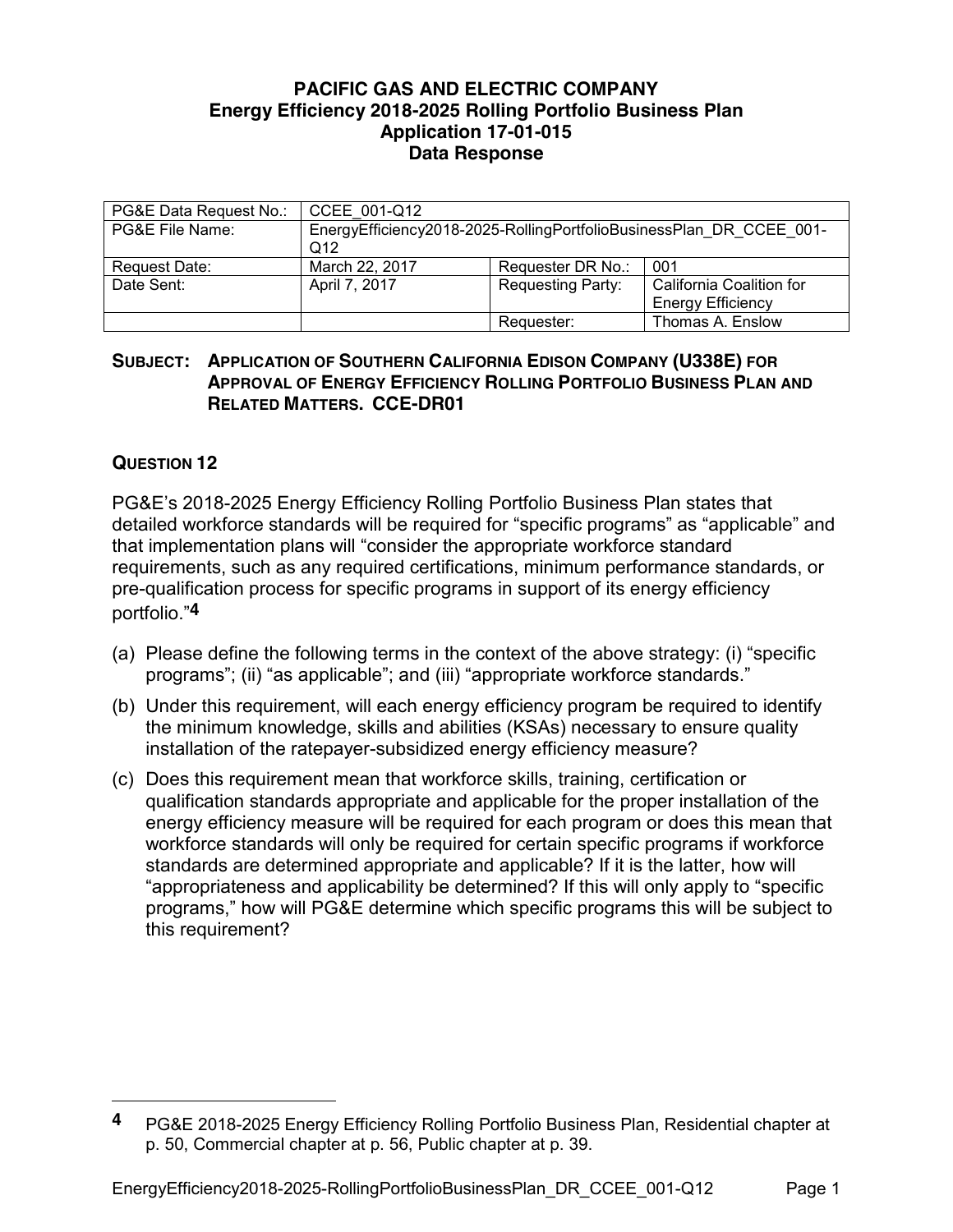- (d) Under this requirement, are the recommendations contained in the DVC Workforce Guidance Plan considered appropriate and applicable workforce standards? The DVC Workforce Guidance Plan identifies approaches in addition to certification that are likely to result in better workforce quality, including (1) prevailing wage requirements for certain projects – so that contractors that invest in a skilled and trained workforce won't be out-bid solely based on the cheap labor costs of contractors who do not invest in a skilled and trained workforce; and (2) skilled workforce prequalification requirements based on requiring jobsite workers to be comprised of a certain percentage of journey persons or apprentices from a registered apprenticeship program. Are these additional strategies to be included in the suite of options that a program may require to address workforce quality?
- (e) What is meant by "minimum performance standards" and how is that different from current code and installation requirements? How would compliance with minimum performance standards be verified or enforced? Please provide any documents, data, reports or other evidence on which this strategy is based.

## **ANSWER 12**

(a) Definitions for the requested terms are provided below:

- "Specific programs": Specific programs for which detailed workforce standards are appropriate, feasible, cost effective and support program goals may choose to implement workforce standards. In D.16-08-019, the Commission transitioned the majority of program proposals and design to third parties. Third party program proposals may include workforce standards should third parties determine they are necessary to support program goals and objectives. Not all programs will require detailed workforce standards.
- "as applicable": Workforce standards will be incorporated into EE programs only when applicable and appropriate.
- "appropriate workforce standards": As defined in the Business Plan, workforce standard requirements might include items such as required certifications, minimum performance standards, or pre-qualification processes. Program designers may include the appropriate workforce standards to meet program goals and objectives.

(b) No. Should a specific energy efficiency program choose to identify KSAs, they will have the opportunity to do so in the program Implementation Plan.

(c) Workforce standards will only be required for certain programs if workforce standards are determined appropriate and applicable. Appropriateness and applicability will be determined within the program Implementation Plan, and is outside of the scope of the energy efficiency business plan.

(d) The DVC Workforce Guidance Plan recommendations are a potential source of strategies for programs that seek to incorporate appropriate workforce standards, in consideration of program cost effectiveness and program objectives.

(e) Minimum performance standards include current code and installation requirements and equipment specifications. PG&E's program manuals are publicly available on the